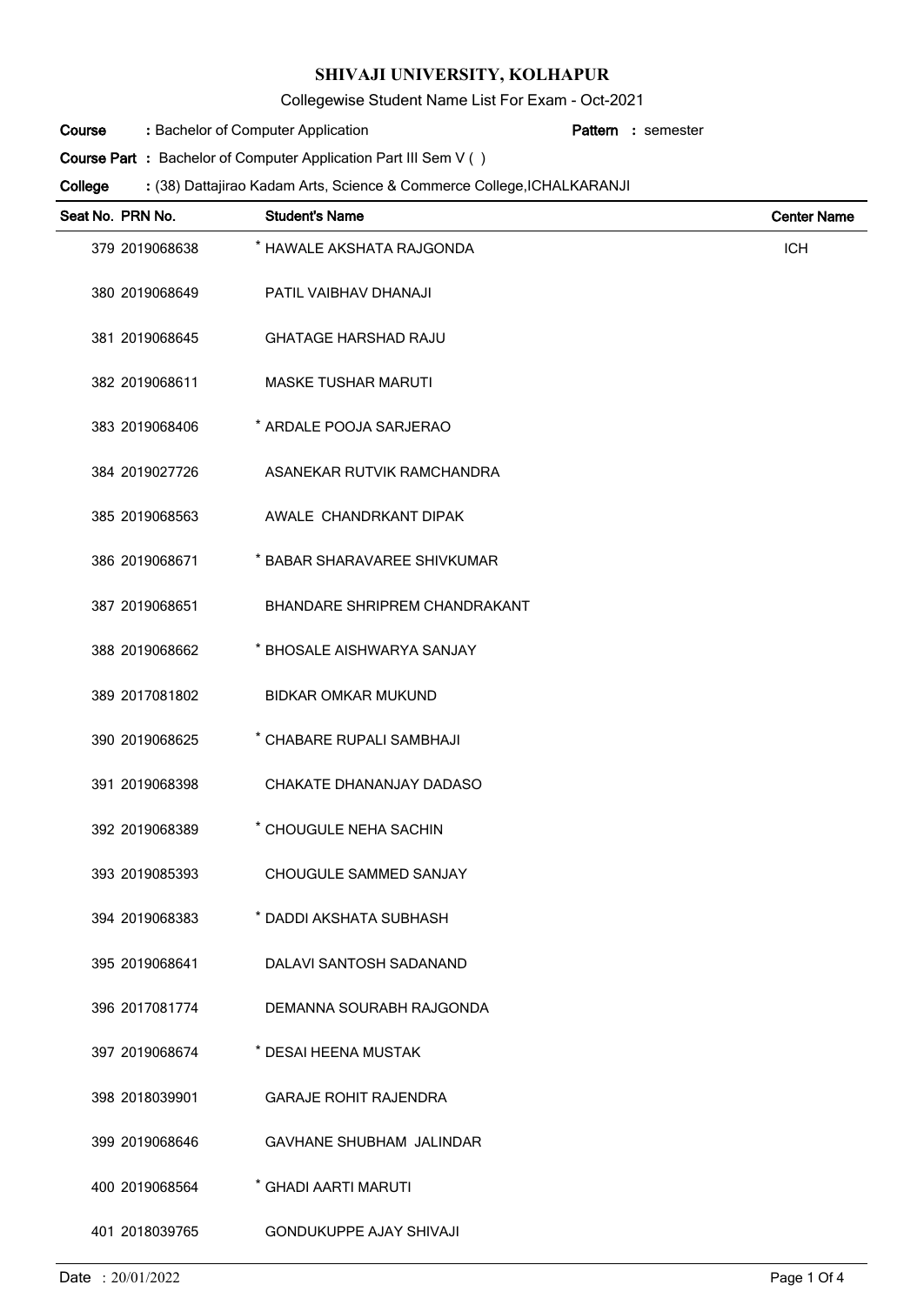Collegewise Student Name List For Exam - Oct-2021

Bachelor of Computer Application **: Pattern Course**

semester **:**

**Course Part**: Bachelor of Computer Application Part III Sem V ()

(38) Dattajirao Kadam Arts, Science & Commerce College,ICHALKARANJI **: College**

| Seat No. PRN No. | <b>Student's Name</b>                             | <b>Center Name</b> |
|------------------|---------------------------------------------------|--------------------|
| 402 2019068657   | * INAMDAR UJMA IMMUDDIN                           |                    |
| 403 2019068667   | <b>JADHAV ATHARVA RUPESH</b>                      |                    |
| 404 2019068630   | * JADHAV SONALI MOHAN                             |                    |
| 405 2019068404   | <b>JANGAM MOHAN SHIVANAND</b>                     |                    |
| 406 2019068413   | * JATHAR NANDINI APPASO                           |                    |
| 407 2019068379   | <b>KADRE SHIVAM DILIP</b>                         |                    |
| 408 2019068534   | KAJAVE SOHAM RAJENDRA                             |                    |
| 409 2019068628   | * KAKADE ASHWINI TANAJI                           |                    |
| 410 2019068654   | * KAMBLE NIKITA SHRIMANT                          |                    |
| 411 2019068553   | KAMBLE RAVINDRA RAMESH                            |                    |
|                  | 412 2015015500597795 * KAMBLE SANDHYA CHANDRAKANT |                    |
| 413 2019086279   | * KAMBLE VISHAKHA BAJARANG                        |                    |
| 414 2019068418   | * KASHID AMRUTA SACHIN                            |                    |
| 415 2019068664   | * KHOT ROHINI SURESH                              |                    |
| 416 2019068640   | * KOLI PRIYANKA VASANT                            |                    |
| 417 2019068420   | * MANE KIRAN SANJAY                               |                    |
| 418 2019068568   | * MIRGANE SHIVANI BIRDEV                          |                    |
| 419 2019068541   | * MORE SAKSHI SUDHIR                              |                    |
| 420 2019068648   | <b>MULLA AMAN SHOUKAT</b>                         |                    |
| 421 2019081952   | * MUNDARGI BHIMAVVA HANAMANTA                     |                    |
| 422 2019068675   | <b>MURALE MAHESH APPASAHEB</b>                    |                    |
| 423 2019068639   | * NAIKAWADE SIMRAN RAHIMTULLA                     |                    |
| 424 2019068642   | * NARULE ADITI VIJAYKUMAR                         |                    |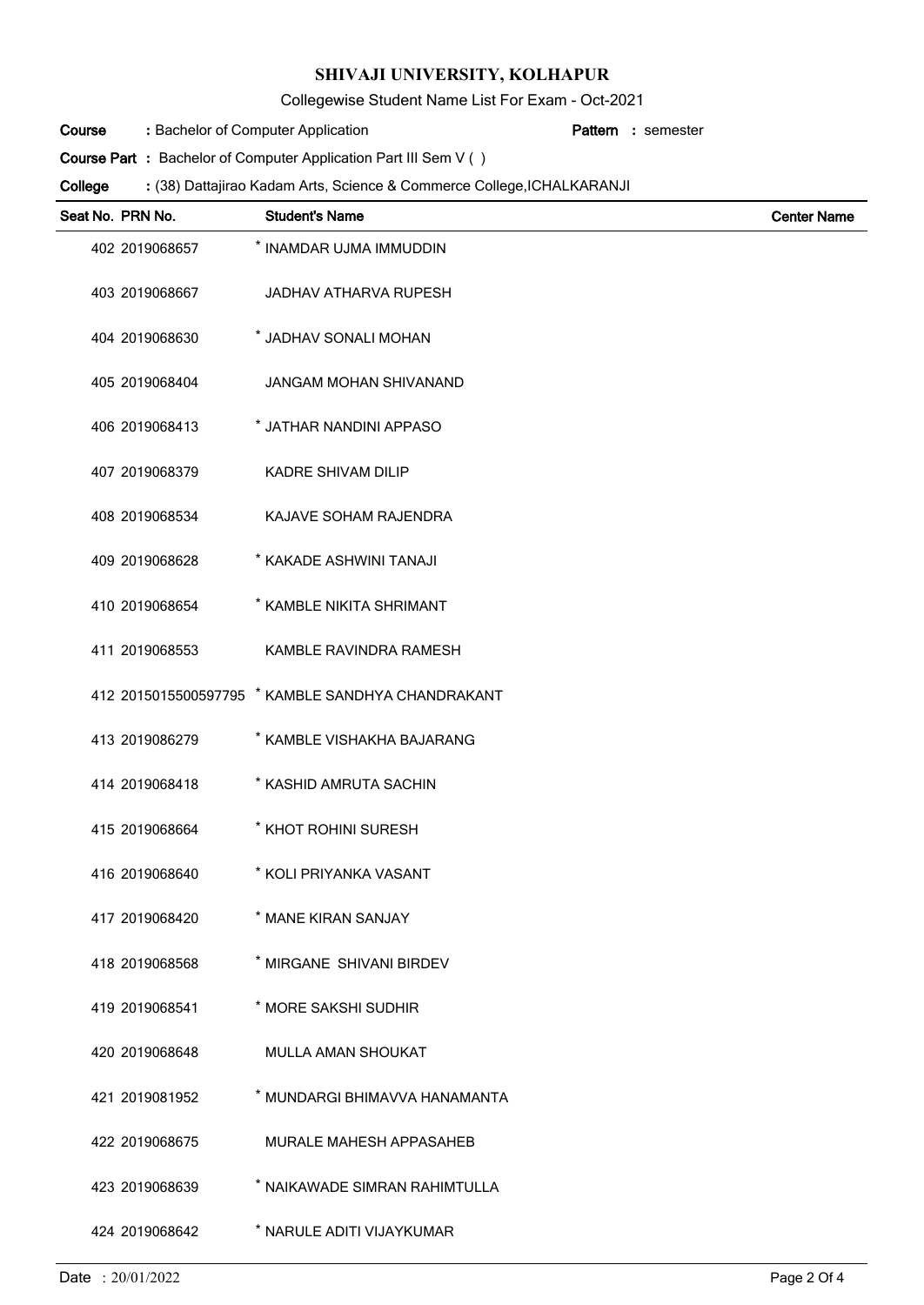Collegewise Student Name List For Exam - Oct-2021

Bachelor of Computer Application **: Pattern Course**

semester **:**

**Course Part**: Bachelor of Computer Application Part III Sem V ()

(38) Dattajirao Kadam Arts, Science & Commerce College,ICHALKARANJI **: College**

| Seat No. PRN No. | <b>Student's Name</b>        | <b>Center Name</b> |
|------------------|------------------------------|--------------------|
| 425 2019068668   | * NIMBALKAR PALLAVI RAJENDRA |                    |
| 426 2019068396   | * PANDARE PRIYANKA CHIDANAND |                    |
| 427 2019068559   | PAREEK RAHUL VITTHAL         |                    |
| 428 2019068400   | * PATIL AMRUTA ANNASO        |                    |
| 429 2019068550   | PATIL ANIKET MILIND          |                    |
| 430 2019068416   | PATIL PRAMOD BABASO          |                    |
| 431 2019068644   | * PATIL SAKSHI PRADIP        |                    |
| 432 2019068634   | * PATIL SHRADDHA SANJAY      |                    |
| 433 2019068394   | PATIL SWAPNIL LAHU           |                    |
| 434 2019068643   | PATIL VRUSHABH JAGONDA       |                    |
| 435 2019068673   | PATIL YASH RAJGONDA          |                    |
| 436 2019068387   | PATTEKARI ABHISHEK MARUTI    |                    |
| 437 2017067230   | PAVATE AMIT ANIL             |                    |
| 438 2019068408   | POWAR SANJAY DEEPAK          |                    |
| 439 2018039657   | POWAR VRUSHABH RAMESH        |                    |
| 440 2019068624   | * RANDIVE RUTUJA DEEPAK      |                    |
| 441 2019068391   | * ROHILA NANDINI SANDEEP     |                    |
| 442 2019082214   | SANGAWADE ABHISHEK RAJENDRA  |                    |
| 443 2019068560   | SAWANT YOGESH DAGADU         |                    |
| 444 2019068670   | SHERKHANE RAJKUMAR BHIMSEN   |                    |
| 445 2019068632   | * SHINDE SANIKA SANTOSH      |                    |
| 446 2019068652   | SHINDE SURAJ SAMBHAJI        |                    |
| 447 2019068414   | * SWAMI VAISHNAVI UDAYKUMAR  |                    |